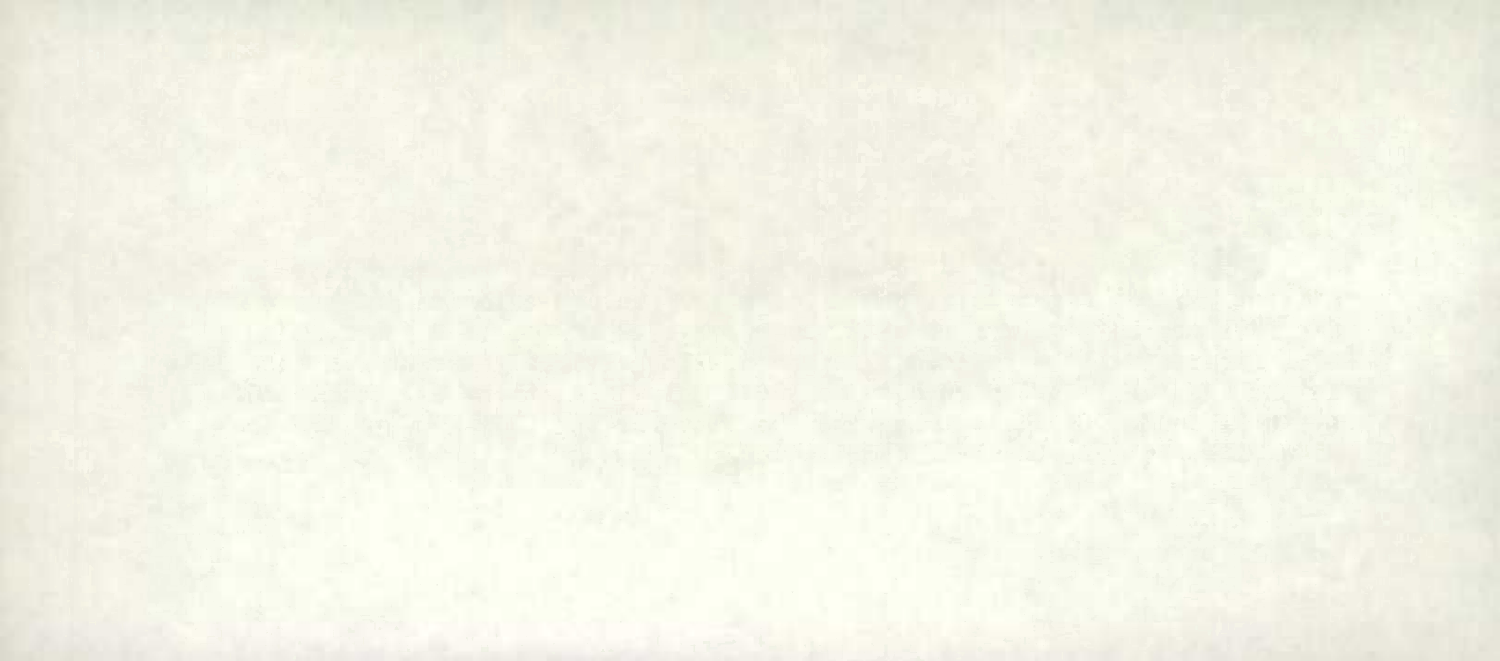CATALOGUE No. (1) DOMINION BUREAU OF STATISTICS

# +6 -217 OTTAWA CANADA

ANNUAL Published by Authority of the Honourable George Hees, Minister of Trade and Commerce

Price: 25 cents per copy

PROPERTY OF THE

**DOMINION BUREAU** OF STATISTICS

## CHEMICAL AND CHEMICAL PRODUCTS INDUSTRIES

#### Preliminary Summary Statistics - 1961

In presenting the 1960 statistics for the Chemical and Chemical Products Industries group last year, reference was made to a new Standard Industrial Classification (SIC) being used for the first time by the Dominion Bureau of Statistics. Now, in presenting the 1961 data, attention is drawn to a further conceptual change involving the definition of the establishment.

Heretofore, in the Census of Manufactures, attempts were made to sub-divide some large multi-activity operations into two or more establishments according to major types of products classified to different industries. This made it difficult for the firms involved to provide from their accounting records the statistics for all items requested for each reporting unit. This practice often resulted in arbitrary or inconsistent figures for some industries. With the implementation of the new Standard Industrial Classification a new definition of the establishment was developed which will be applied in all surveys relating to industry-type data such as employment, total value of shipments, capital expenditures, etc. For statistical purposes, an "establishment" is now defined as the smallest unit which is a separate operating entity capable of reporting all elements of basic industrial statistics.

The reporting procedures for many firms classified to the Chemical and Chemical Products Industries group were changed as a result of the implementation of the new "establishment" concept in 1961 and these, in turn, affect the 1961 statistics presented for this group. As an example of a major change brought about by the adoption of this new concept the case might be cited of a large soap manufacturing firm. Prior to 1961, this firm filed separate reports covering its soap division and its fats division (margarine and shortening). One report was filed in the Manufacturers of Soap and Cleaning Compounds industry (one of the industries in the Chemical and Chemical Products Industries group) while the other was filed in the Slaughtering and Meat Processors industry (one of the industries in the Food and Beverage Industries group.) Starting in 1961, both divisions are being consolidated for statistical purposes and a single report covering both the soap and fats divisions is being filed in the Manufacturers of Soap and Cleaning Compounds industry.

Industry and Merchandising Division

June<sub>: 1962</sub>  $6523 - 583$  JUN 19

ROGER DUHAMEL. F.R.S.C., Queen's Printer and Controller of Stationery, Ottawa, 1962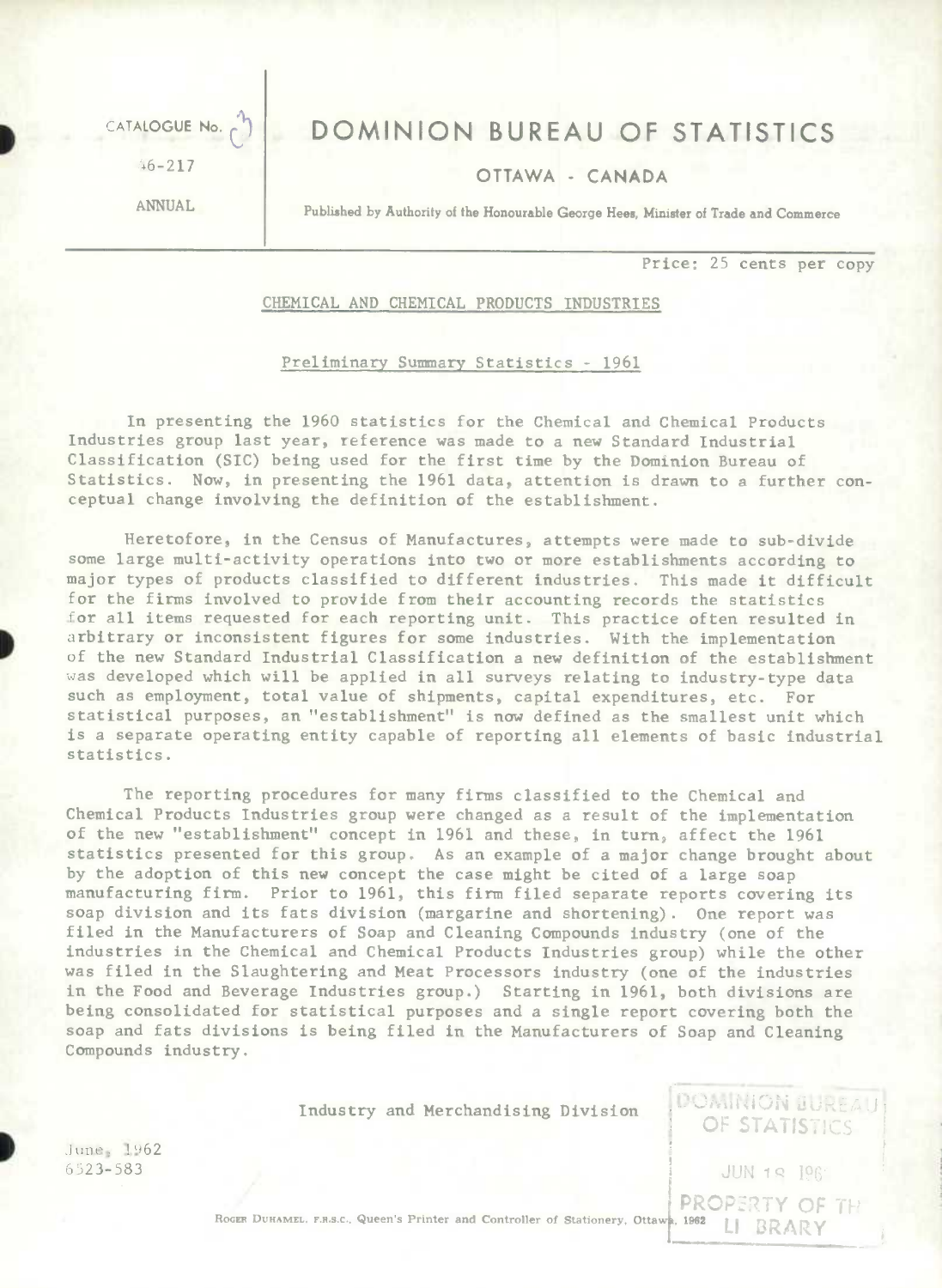Adoption of the new "establishment" concept means also that in 1961 the manufacturing operations of some firms previously included in the Chemical and Chemical Products Industries group will be omitted completely, namely, the manufacturing operations of firms whose major activity is wholesaling, service or other non-manufacturing activity. For statistical purposes, the manufacturing operations of such firms will be consolidated with the major activity and the whole operation classified to the relevant industry.

As a result of the changes described above and others brought about by the adoption of the new "establishment" concept the statistics for 1961 as reviewed in this report are not exactly comparable with those published for 1960 and earlier years; however, in order to minimize the effect of these changes on the comparability of the figures back to 1957, adjustments have been made for the years 1957 to 1960 to the industries most seriously affected.

Factory shipments reported by the Chemical and Chemical Products Industries group in 1961 were valued at \$1,441.1 millions, an increase of approximately \$76.5 millions or about 5.6 per cent over the comparable 1960 total of \$1,364.6 millions (the latter being adjusted to a basis comparable to 1961 to accommodate the effects of implementing the new establishment concept).

In 1961, there were 1082 operating establishments in this group and they employed 50,391 persons who were paid \$241.9 millions in salaries and wages. Materials for use in manufacturing cost \$622.2 millions and fuel and electricity cost \$54.5 millions.

Imports of Chemicals and Chemical Products totalled \$370.9 millions durin 1961 compared with \$338.6 millions in the previous year. Exports during 1961 amounted to \$248.3 millions compared with \$237.7 millions in 1960.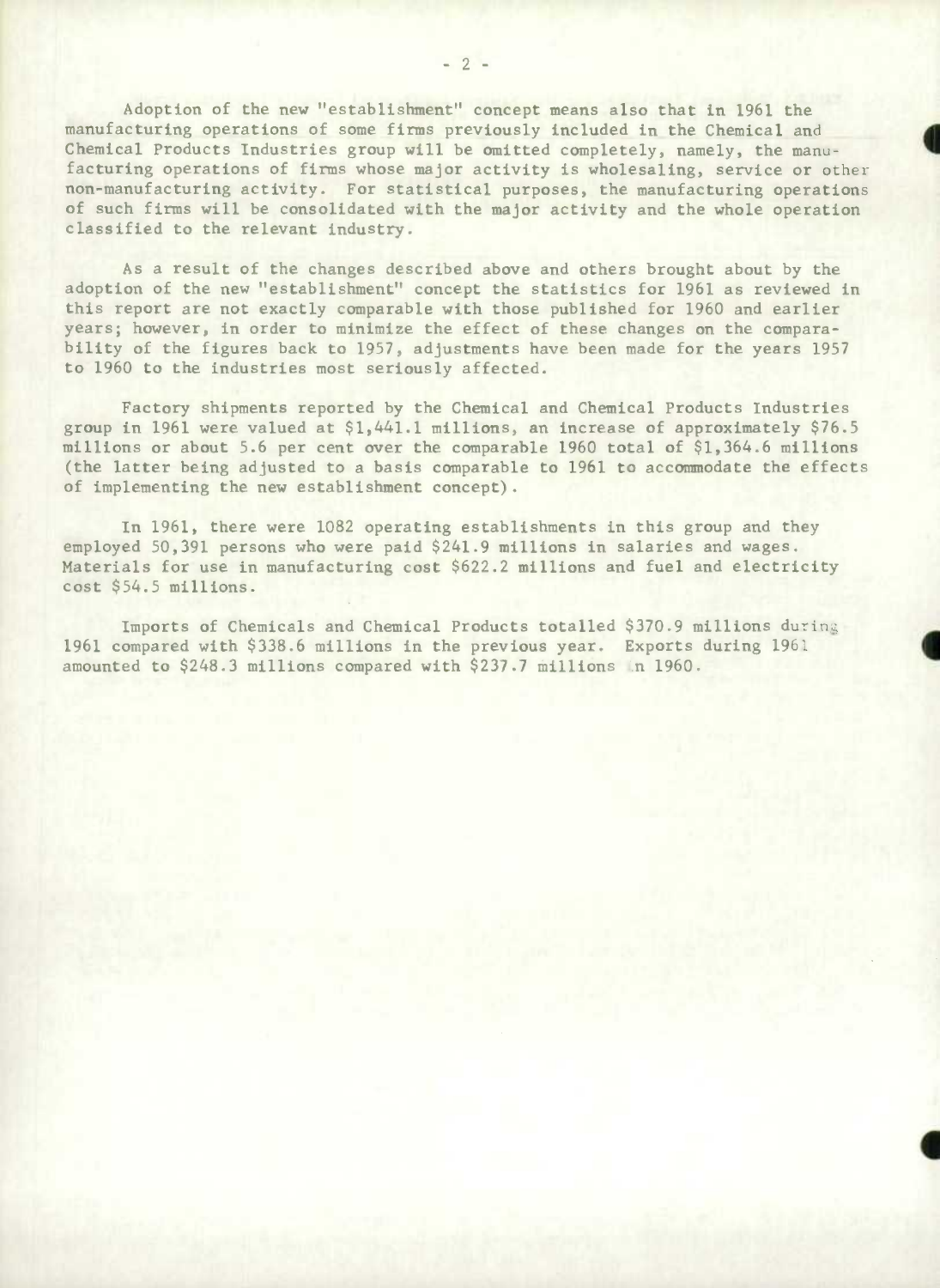| 451<br>510 | number<br>16,651 |         |        | diousands of do rais |           |
|------------|------------------|---------|--------|----------------------|-----------|
|            |                  |         |        |                      |           |
|            |                  |         |        |                      |           |
|            |                  | 20,695  | 3,259  | 58,550               | 117,831   |
|            | 14,128           | 17,887  | 3,274  | 42,855               | 99,393    |
| 557        | 16,694           | 22,639  | 4,575  | 55,184               | 138,545   |
| 696        | 15,397           | 18,739  | 3,155  | 34,272               | 92,821    |
| 754        | 21,968           | 28,613  | 5,222  | 64,461               | 148,973   |
| 808        | 22,595           | 31,568  | 5,259  | 65,231               | 159,537   |
| 945        | 92,288           | 146,677 | 17,653 | 368,111              | 765,218   |
| 1,021      | 37,378           | 66,538  | 13,340 | 159,308              | 376,288   |
| 1,037      | 41.326           | 100,691 | 19,218 | 280,009              | 587, 398  |
| 1,075      | 47,694           | 148,076 | 24,656 | 357,818              | 796,562   |
| 1,105      | 50,207           | 164,591 | 29,541 | 403,686              | 881,503   |
| 1,116      | 51,603           | 177,312 | 32,213 | 437,051              | 935,725   |
| 1,126      | 51,856           | 185,268 | 33,086 | 480,104              | 1,044,079 |
| 1,131      | 52,821           | 200,743 | 36,639 | 527,564              | 1,111,233 |
| 1,137      | 54,708           | 222,044 | 42,102 | 565,746              | 1,203,411 |
|            |                  |         |        |                      |           |
|            |                  |         |        |                      |           |
|            |                  |         |        |                      |           |

1957 .................. 1,071 53,231 216,61414 141,932 518,526 1,138,356 1958 .................. 1,068 53,14.53 229,687 147,6114 547,298 1,239,079 1959 .................. 1,066 53,680 239,516 51,032 581,853 1,321,3514  $\overline{11}$   $\overline{hef}$  lecting implementation of new "establishment" concept - see text for details.

TABLE 1, Principal Statistics for the Chemical and Chemical Products Industries Group, Significant Years 1920-1961 and by Industries, 1960 and 1961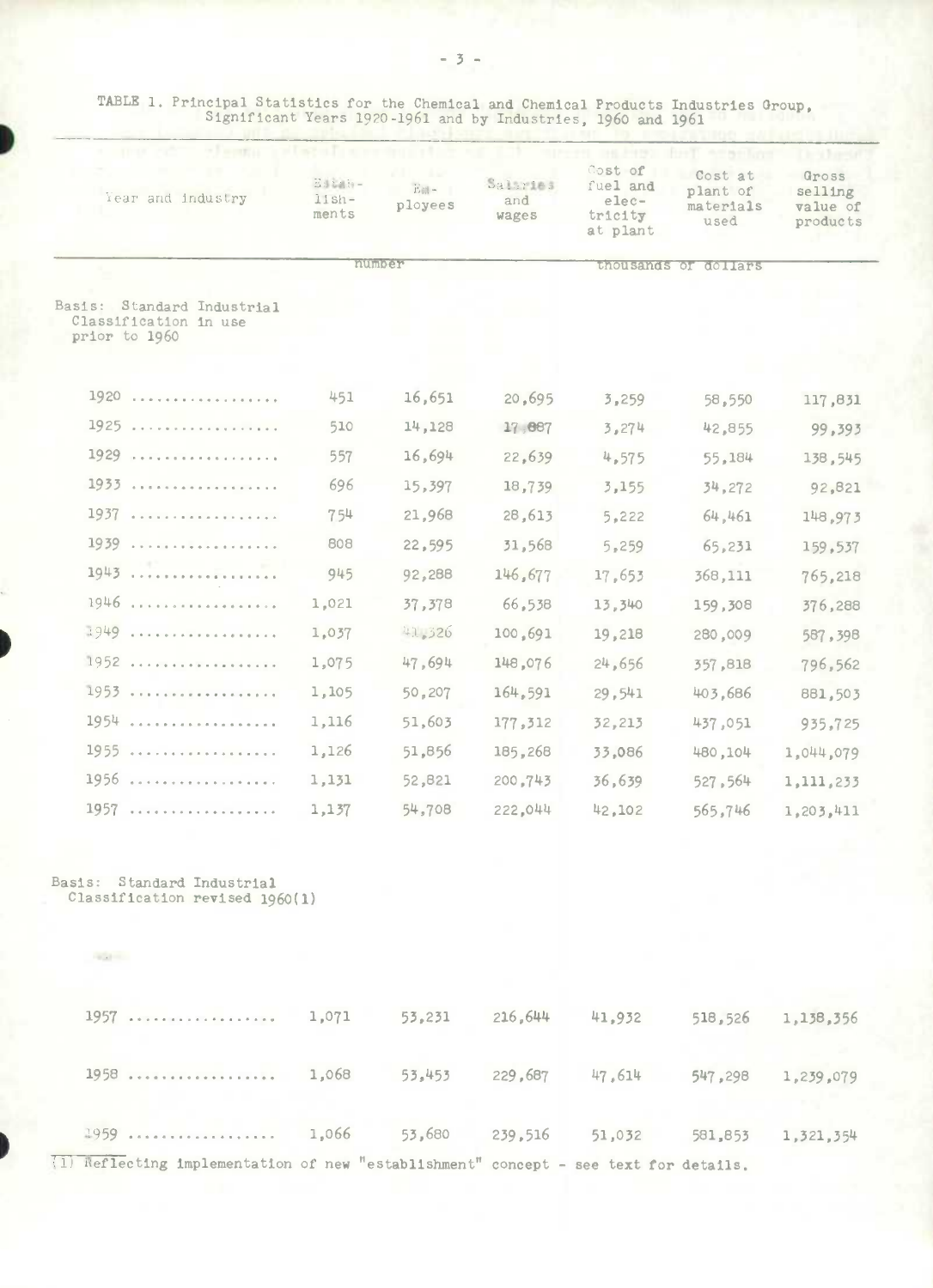TABLE 1. Principal Statistics for the Chemical and Chemical Products Industries Group<br>Significant Years 1920-1961 and by Industries, 1960 and 1961 - Concluded

| Year and industry                                                                                                                                                                                                                                                                                                                                                                                                        | <b>Estab-</b><br>$11sh-$<br>ments | $Em -$<br>ployees | Salaries<br>and<br>wages | Cost of<br>fuel and<br>elec-<br>tricity<br>at plant | Cost at<br>plant of<br>materials<br>used | Gross<br>selling<br>value of<br>products |
|--------------------------------------------------------------------------------------------------------------------------------------------------------------------------------------------------------------------------------------------------------------------------------------------------------------------------------------------------------------------------------------------------------------------------|-----------------------------------|-------------------|--------------------------|-----------------------------------------------------|------------------------------------------|------------------------------------------|
|                                                                                                                                                                                                                                                                                                                                                                                                                          | number                            |                   | thousands of dollars     |                                                     |                                          |                                          |
| 1960 (Final):                                                                                                                                                                                                                                                                                                                                                                                                            |                                   |                   |                          |                                                     |                                          |                                          |
|                                                                                                                                                                                                                                                                                                                                                                                                                          |                                   |                   |                          |                                                     |                                          |                                          |
| Explosives and ammunition<br>manufacturers                                                                                                                                                                                                                                                                                                                                                                               | 12                                | 5,249             | 23,793                   | 1,708                                               | 27,506                                   | 67, 123                                  |
| Manufacturers of mixed<br>fertilizers                                                                                                                                                                                                                                                                                                                                                                                    | 40                                | 1,139             | 5,404                    | 465                                                 | 30,282                                   | 42,955                                   |
| Manufacturers of plastics<br>and synthetic resins                                                                                                                                                                                                                                                                                                                                                                        | 31                                | 3,814             | 20, 257                  | 3,745                                               | 61,749                                   | 115,298                                  |
| Manufacturers of pharma-<br>ceuticals and medicines                                                                                                                                                                                                                                                                                                                                                                      | 187                               | 7,815             | 31,341                   | 1,056                                               | 45,008                                   | 163,576                                  |
| Paint and varnish manu-<br>facturers                                                                                                                                                                                                                                                                                                                                                                                     | 136                               | 6, 135            | 27,529                   | 1,023                                               | 73,913                                   | 146,878                                  |
| Manufacturers of soap and<br>cleaning compounds                                                                                                                                                                                                                                                                                                                                                                          | 128                               | 4,286             | 20,938                   | 1,644                                               | 72,975                                   | 163,213                                  |
| Manufacturers of toilet<br>preparations                                                                                                                                                                                                                                                                                                                                                                                  | 78                                | 2,488             | 8,637                    | 216                                                 | 21,560                                   | 62,548                                   |
| Manufacturers of indus-<br>trial chemicals                                                                                                                                                                                                                                                                                                                                                                               | 119                               | 16,179            | 85,038                   | 42,650                                              | 174,453                                  | 442,294                                  |
| Manufacturers of printing<br>inks<br>Other chemical industries<br>n.e. S.                                                                                                                                                                                                                                                                                                                                                | 31                                | 933               | 4,207                    | 172                                                 | 7,608                                    | 17,373                                   |
|                                                                                                                                                                                                                                                                                                                                                                                                                          | 323                               | 5,618             | 23,501                   | 2,351                                               | 69,414                                   | 143,396                                  |
| $TotalS$                                                                                                                                                                                                                                                                                                                                                                                                                 | 1,085                             | 53,656            | 250,645                  | 55,030                                              | 584,468                                  | 1,364,654                                |
| 1961 (Preliminary):                                                                                                                                                                                                                                                                                                                                                                                                      |                                   |                   |                          |                                                     |                                          |                                          |
|                                                                                                                                                                                                                                                                                                                                                                                                                          |                                   |                   |                          |                                                     |                                          |                                          |
| Explosives and ammunition<br>manufacturers<br>Manufacturers of mixed<br>fertilizers<br>Manufacturers of plastics<br>and synthetic resins<br>Manufacturers of pharma-<br>ceuticals and medicines<br>Paint and varnish manu-<br>facturers<br>Manufacturers of soap and<br>cleaning compounds<br>Manufacturers of toilet<br>preparations<br>Manufacturers of indus-<br>trial chemicals<br>Manufacturers of printing<br>inks | 13 <sub>1</sub>                   | 3,986             | 17,681                   | 1,620                                               | 24,927                                   | 63,289                                   |
|                                                                                                                                                                                                                                                                                                                                                                                                                          | 43                                | 1,214             | 5,422                    | 686                                                 | 40,713                                   | 56,678                                   |
|                                                                                                                                                                                                                                                                                                                                                                                                                          | 32                                | 3,476             | 19,037                   | 3,983                                               | 64,782                                   | 119,116                                  |
|                                                                                                                                                                                                                                                                                                                                                                                                                          | 182                               | 7,958             | 33,102                   | 1,176                                               | 49,660                                   | 170,643                                  |
|                                                                                                                                                                                                                                                                                                                                                                                                                          | 129                               | 5,412             | 24,221                   | 1,035                                               | 74,036                                   | 147,422                                  |
|                                                                                                                                                                                                                                                                                                                                                                                                                          | 126                               | 4,120             | 21,659                   | 1,699                                               | 82,588                                   | 177,189                                  |
|                                                                                                                                                                                                                                                                                                                                                                                                                          | 75                                | 2,562             | 10,722                   | 232                                                 | 22,419                                   | 69,241                                   |
|                                                                                                                                                                                                                                                                                                                                                                                                                          | 124                               | 15, 157           | 82,001                   | 41,507                                              | 170, .26                                 | 467,122                                  |
|                                                                                                                                                                                                                                                                                                                                                                                                                          | 32                                | 963               | 4,464                    | 177                                                 | 7,945                                    | 18,794                                   |
| Other chemical industries<br>$n.e.s.$                                                                                                                                                                                                                                                                                                                                                                                    | 326                               | 5,543             | 23,594                   | 2,371                                               | 76,964                                   | 151,583                                  |
| Totals                                                                                                                                                                                                                                                                                                                                                                                                                   | 1,082                             | 50,391            | 241,903                  | 54,486                                              | 622,160                                  | 1,441,077                                |

**I**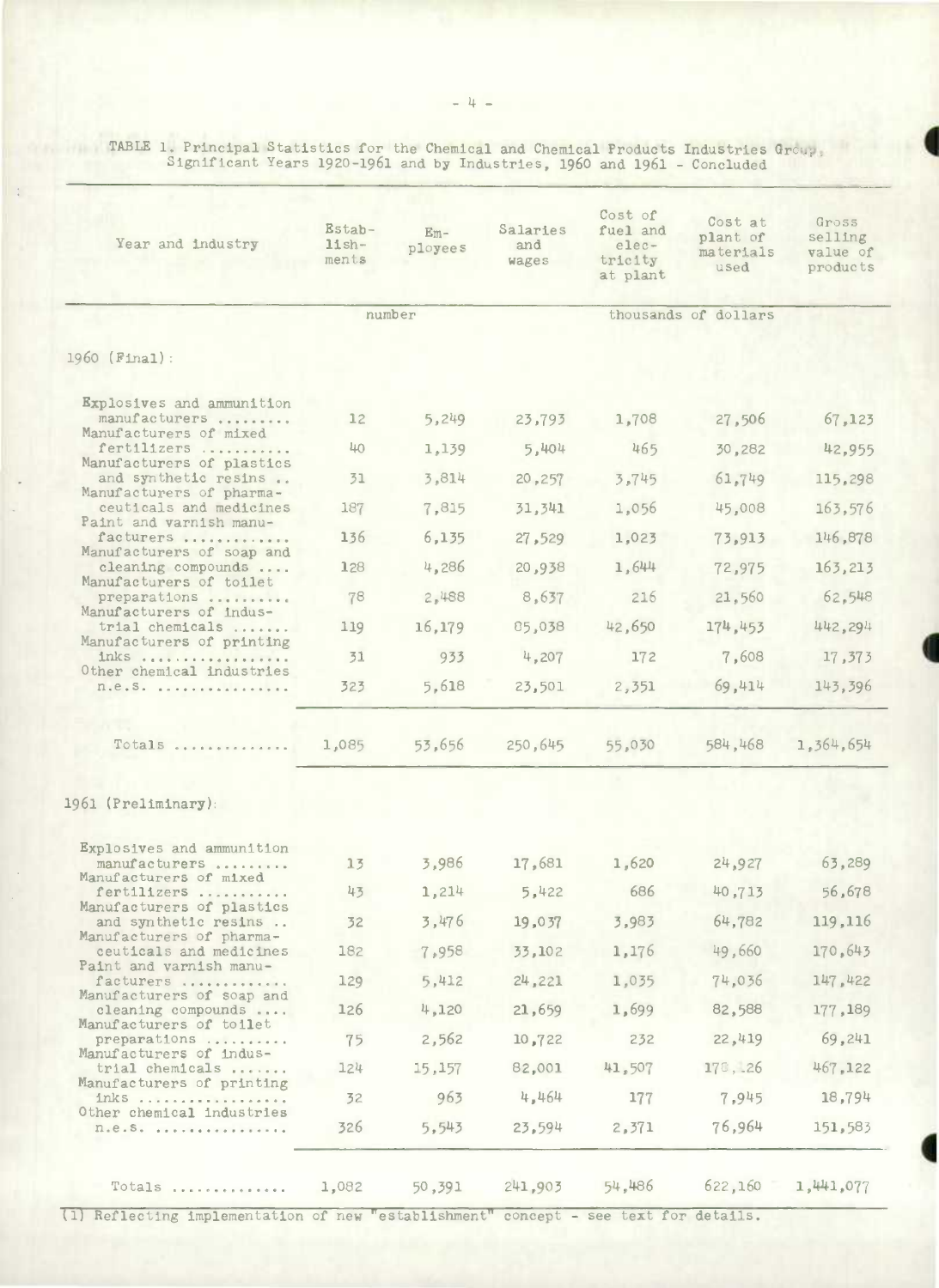|                                         | Butab-<br>$11$ sh-<br>ments | $Em -$<br>ployees | Salaries<br>and<br>wages | Cost of<br>fuel and<br>elec-<br>tricity<br>at plant | Cost at<br>plant of<br>materials<br>used | Gross<br>selling<br>value of<br>products |
|-----------------------------------------|-----------------------------|-------------------|--------------------------|-----------------------------------------------------|------------------------------------------|------------------------------------------|
|                                         | <b>othologica</b>           |                   |                          |                                                     | <b>MitoDisklides</b> of Goldens          |                                          |
| $196)$ (Final): (1):                    |                             |                   |                          |                                                     |                                          |                                          |
| Newfoundland                            | 3                           | 69                | 257                      | 22                                                  | 782                                      | 1,690                                    |
| Prince Edward Island and<br>Nova Scotia | 14                          | 286               | 991                      | 168                                                 | 3.570                                    | 7,145                                    |
| New Brunswick                           | 7                           | 131               | 524                      | 61                                                  | 3,386                                    | 4,801                                    |
| Quebec                                  | 346                         | 19,450            | 89,231                   | 13,690                                              | 159.515                                  | 390,572                                  |
| Ontario                                 | 543                         | 28,543            | 135,296                  | 35,056                                              | 356,824                                  | 816,812                                  |
| Manitoba                                | 31                          | 627               | 2,356                    | 136                                                 | 7,693                                    | 15,472                                   |
| Saskatchewan                            | 9                           | 81                | 322                      | 30                                                  | 751                                      | 2,204                                    |
| Alberta                                 | 36                          | 1,875             | 9,712                    | 3,285                                               | 20,751                                   | 58,094                                   |
| British Columbia                        | 96                          | 2.594             | 11,996                   | 2,582                                               | 31,196                                   | 67,864                                   |
| Canada proposessions                    | 1,085                       | 53,656            | 250,645                  | 55.030                                              | SB4, 468                                 | 1,364,654                                |
|                                         |                             |                   |                          |                                                     |                                          |                                          |

# TABLE 2. Principal Statistics for the Chemical and Chemical Products<br>Industries Group, by Provinces, 1960 and 1961

## 1961 (Preliminary): (1)

| Newfoundland and<br>Prince Edward Island | 4     | 110    | 395     | 34     | 2,523   | 3,915     |
|------------------------------------------|-------|--------|---------|--------|---------|-----------|
| Nova Scotia                              | 13    | 207    | 759     | 141    | 2,655   | 5,833     |
| New Brunswick                            | 7     | 143    | 527     | 65     | 3,804   | 5,480     |
| Quebec                                   | 343   | 17,258 | 79,333  | 13,858 | 167,875 | 413.007   |
| Ontario                                  | 542   | 27,682 | 137,420 | 34.017 | 383,350 | 867,220   |
| Manitoba                                 | 31    | 564    | 2,185   | 135    | 8,481   | 16,316    |
| Saskatchewan                             | 9     | 79     | 318     | 29     | 852     | 2,232     |
| Alberta                                  | 37    | 1.875  | 9,239   | 3,502  | 21,459  | 58,222    |
| British Columbia                         | 96    | 2,473  | 11.727  | 2,705  | 31,161  | 68,852    |
| $Canada$ ,,,,,,,,,,,,,,,,                | 1,082 | 50,391 | 241,903 | 54,486 | 622,160 | 1,441,077 |

(1) Reflecting implementation of new "establishment" concept - see text for details.